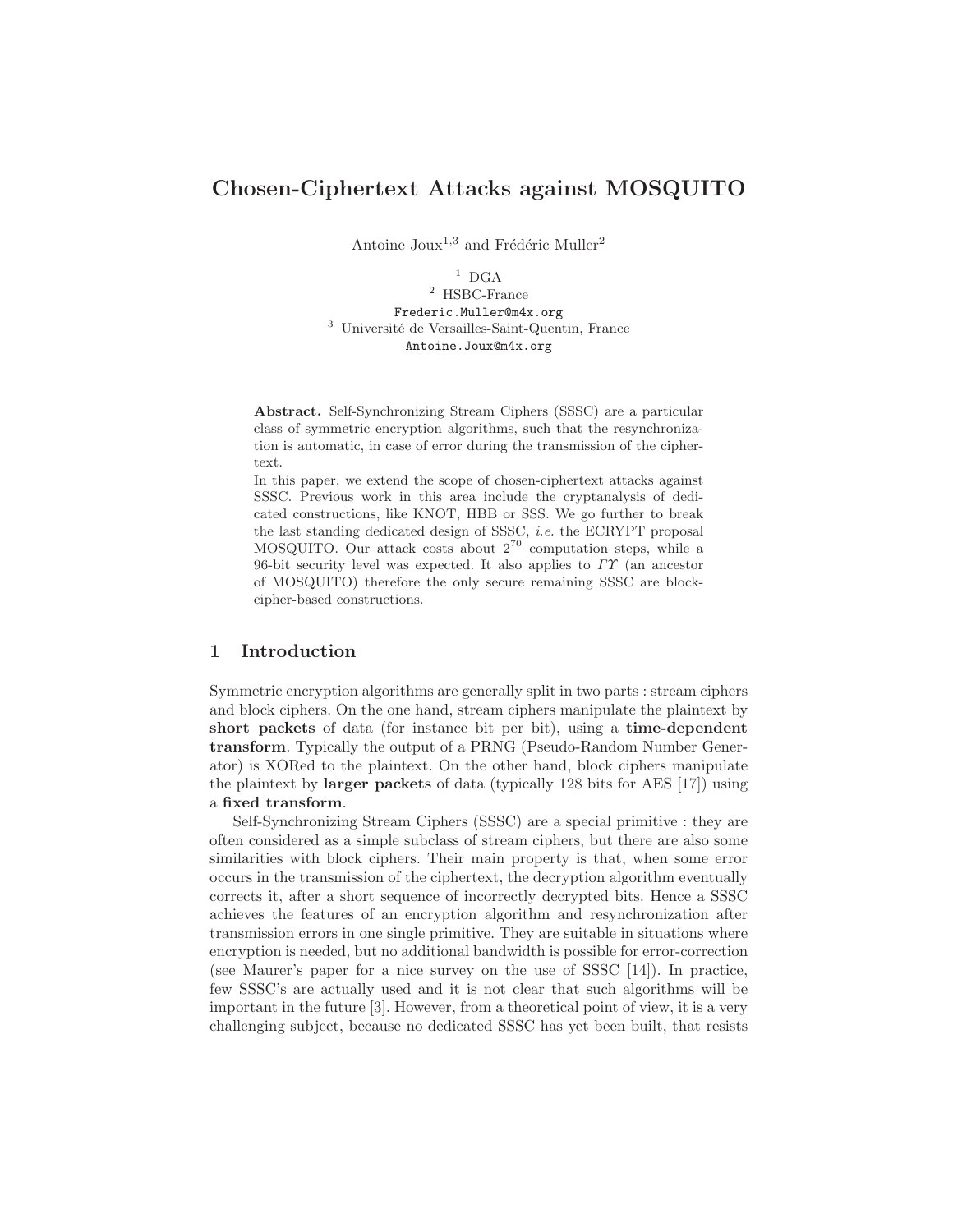all known attacks. Some block-cipher-based constructions are possible, but it would be nice to have a dedicated solution, that is both secure and efficient.

To guarantee the automatic resynchronization, it is a requirement that the encryption of the *i*-th bit of the plaintext depends only on the key and a **small** part of the previous ciphertext bits. We denote by K the secret key,  $\{P_i\}_{i\geq 0}$ the plaintext bits and  ${C_i}_{i>0}$  the ciphertext bits. Typically, a SSSC is such that :

$$
C_i = P_i \oplus F(K, C_{i-1}, \dots, C_{i-T})
$$

for some function  $F$  and some integer  $T$  which is called the **memory** of the SSSC. It is clear that such an encryption scheme is invertible. Besides, if an error occurs in the ciphertext transmission, the decryption algorithm automatically resynchronizes after transmitting T correct ciphertext bits. It is possible to realize a SSSC with a dedicated design, or with a block cipher in an appropriate mode, like the Cipher FeedBack (CFB) mode [9].

From a bitwise point of view, SSSC operate as stream ciphers, since every plaintext bit can be encrypted separately using the time-dependent transform  $x \longrightarrow x \oplus F(K, C_{i-1}, \ldots, C_{i-T})$ . On the other hand, looking at the ciphertext, a fixed-transform is applied to each  $T$ -bit block, which is more similar to a block cipher. The difference is that a block cipher is an invertible mapping on  $n$ -bit inputs, while the F function is a n-to-1 mapping.  $\chi$ From the designer's point of view, a dedicated SSSC is often looked at as a special mode of operation for stream ciphers with ciphertext feedback (see HBB [20] among others), while cryptanalysis methods are often related to the field of block cipher.

First, we review the usual design methods for SSSC. Secondly, we review the existing attacks against dedicated SSSC, like KNOT, HBB or SSS. Finally, we extend the scope of these attacks, in order to break the only standing dedicated design, MOSQUITO. The complexity of our attack is  $2^{70}$  steps, while the expected security level was 96 bits. To summarize, we observe that only block-cipher-based constructions remain secure in this area.

### 2 Design Methods for SSSC

Following the terminology introduced previously, all SSSC operate by

$$
C_i = P_i \oplus F(K, C_{i-1}, \dots, C_{i-T})
$$

The difference between the designs lie in the way  $F$  is built and in the value of T. Figure 1 presents the general description of a SSSC.

#### 2.1 Block-cipher-based constructions

A typical solution is to start from a block cipher  $E_K$  that operates on n bit inputs, using a secret key K. Then, one builds a SSSC with memory of  $n$  bits by :

$$
F(K, C_{i-1}, \ldots, C_{i-n}) = E_K(C_{i-1}, \ldots, C_{i-n}) \& 1;
$$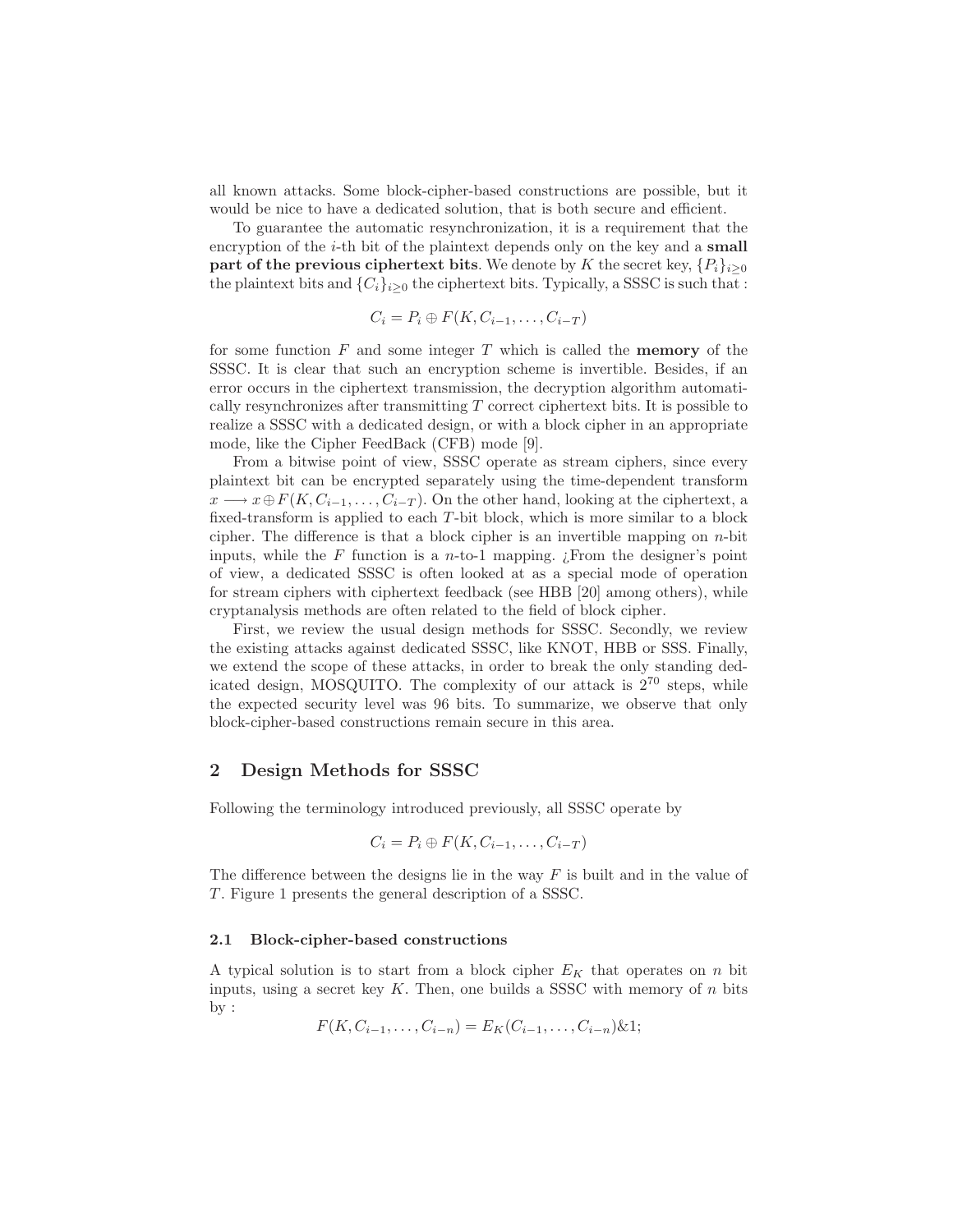

Fig. 1. General description of a SSSC

In other terms,  $E$  is applied and only the Least Significant Bit (LSB) of the output is kept. This is called the Cipher FeedBack (CFB) mode, with 1-bit feedback [9]. More generally, the CFB mode can be extended to t-bit feedback for any t between 1 and  $n$  (see Figure 2), but only the 1-bit version is selfsynchronizing. The CFB mode with 1-bit feedback is very inefficient, as one full application of  $E$  must be processed to encrypt one plaintext bit. However, there exists more efficient alternatives, like the OCFB mode of operation [1].



Fig. 2. The CFB mode of operation with t-bit feedback

There is no generic attack against CFB or OCFB, provided the underlying block cipher is secure. Preneel et al. pointed out some possible attacks when one reduces the number of rounds of the block cipher to improve the efficiency of the CFB mode [18]. Actually, there exists a security proof for the CFB mode with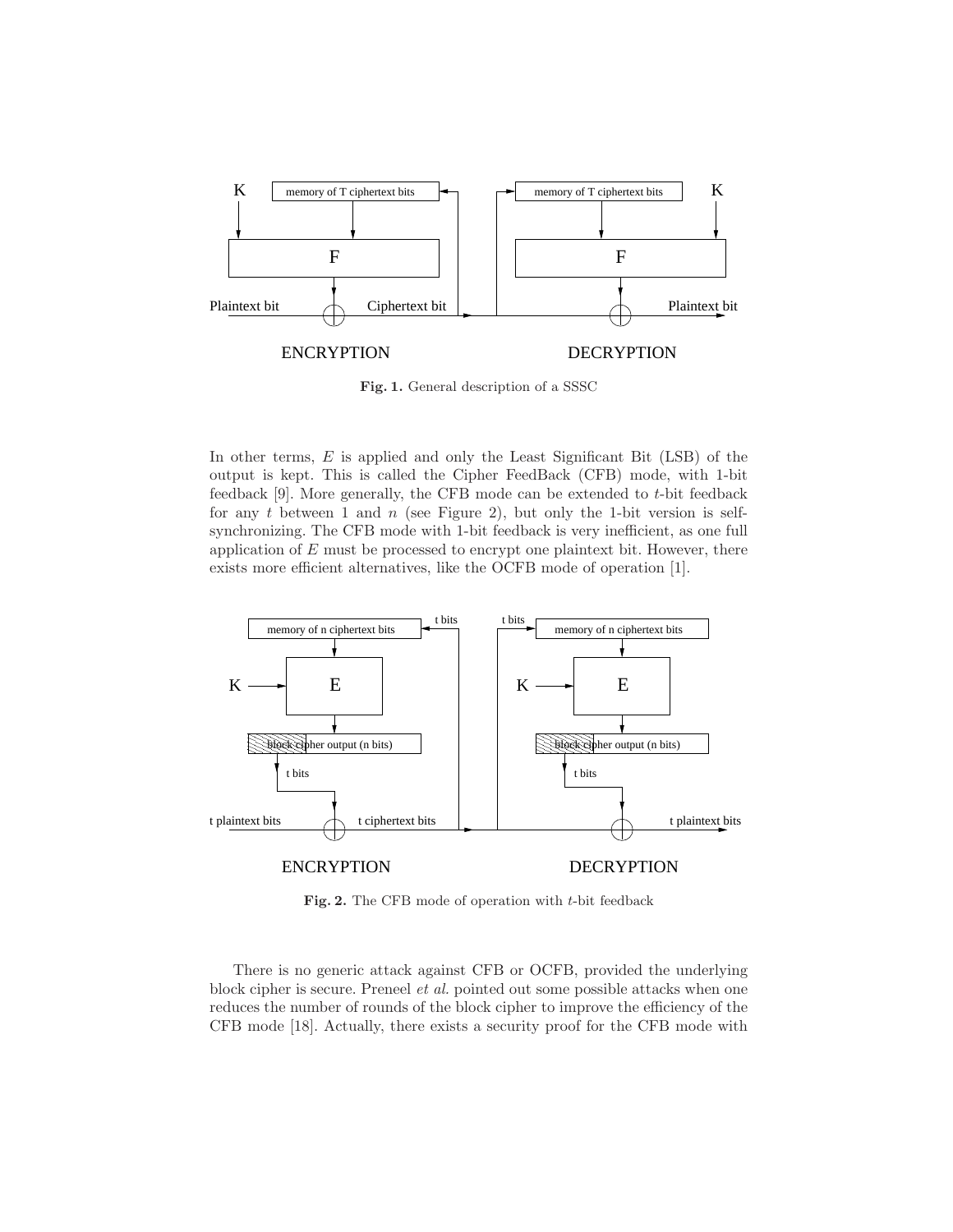n-bit feedback, against chosen plaintext attacks [10]. It is also widely believed that the CFB mode with  $t$ -bit feedback is secure for any  $t$ , although no generic security proof has yet been published.

### 2.2 Dedicated constructions

Dedicated constructions of SSSC were first introduced by Maurer [14]. Later, Daemen et al. reconsidered the design of dedicated SSSC, from a practical perspective [5]. They pointed out that it was not very efficient to recompute the whole function  $F$  for each new ciphertext bit introduced. Therefore, they suggested to split the design of the SSSC into two parts :

 $-$  An updatable part  $Q$  which is generally a register with an internal state of size m bits. The state of the register at time i, denoted  $Q_i$ , should depend on the last  $T$  ciphertext bits, and possibly the key :

$$
Q_i = G(K, C_{i-1}, \dots, C_{i-T})
$$

Then an update function is specified, in order to compute efficiently  $Q_{i+1}$ from  $Q_i$  and  $C_i$ . The function G is never actually computed in practice, since the register  $Q$  is generally initialized with a  $m$ -bit constant, and then the update function is applied as many times as necessary. Note that the memory  $T$  and the register length  $m$  are not necessary equal, however it is necessary that  $m \geq T$ , in order to store enough information in the register. An output filter f which takes the state of the register  $Q_i$  and computes the output bit, :

$$
F(K, C_{i-1}, \ldots, C_{i-T}) = f(K, Q_i)
$$

This filter f often looks like a "light" block cipher.

Figure 3 represents the general framework of such constructions. To guarantee the self-synchronization, it is necessary that the "old" ciphertext bits are "forgotten" after  $T$  updates. This constraint is often satisfied using a shift registeroriented design (this is the case for SSS and for the KNOT-MOSQUITO family). Concerning the role of the secret key, at least  $f$  or  $G$  must use  $K$  as input, but it is rare that both do. Block-cipher-based constructions are the limit case of this framework, with a very simple (unkeyed) shift register as the updatable part, and a complicated (keyed) block cipher as the output filter. Dedicated constructions try to reach a better trade-off with a more complicated (non-linear) updatable part, but a lighter output filter.

# 2.3 The KNOT-MOSQUITO family

An interesting family of dedicated SSSC is the "KNOT-MOSQUITO family". KNOT was first proposed as an example of efficient dedicated design by Daemen et al. in their paper of 1992 that dealt with SSSC in a more general perspective [5]. In 1995, Daemen discovered a statistical imbalance in the output of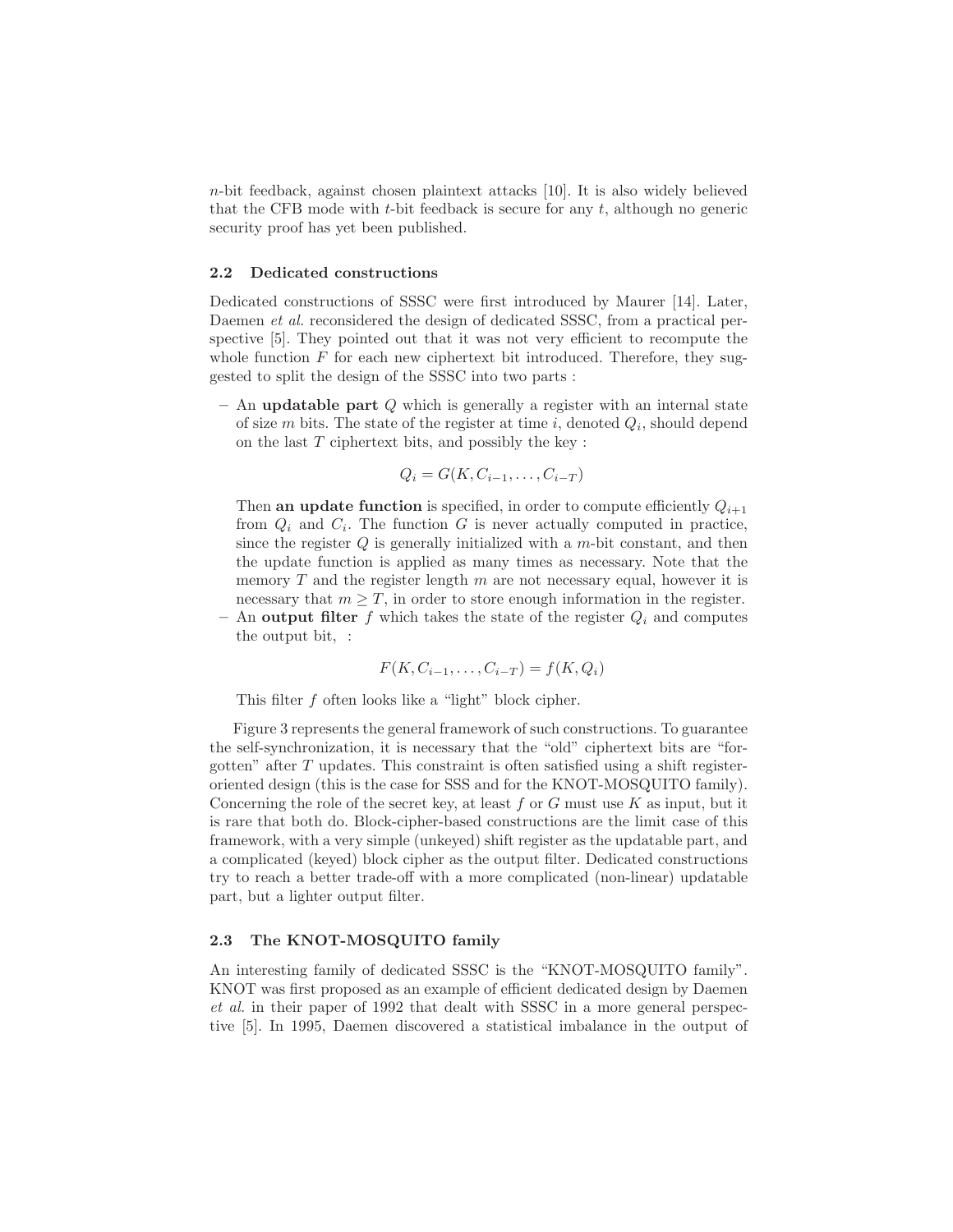

Fig. 3. General Framework of Dedicated SSSC

KNOT [4], which was further investigated later [12]. This weakness of the output filter motivated a switch to a tweaked version of KNOT called  $\Gamma\Upsilon$  which was proposed in Daemen's PhD thesis [4].

In 2003, a new weakness of KNOT was pointed out by Joux and Muller, which allows to recover the secret key with complexity of  $2^{62}$  steps [12]. Their idea is to apply methods from differential cryptanalysis in order to detect internal collisions in the updatable register. This attack does not apply against  $\Gamma \Upsilon$ . Recently, as part of the eSTREAM competition for stream ciphers [8] launched by the European project ECRYPT, Daemen and Kitsos proposed a new selfsynchronizing stream cipher called MOSQUITO [6]. It is a close variant of  $\Gamma\Upsilon$ which was designed to avoid the security problems of KNOT.

All algorithms in this family follow the framework introduced in Section 2.2, with a memory of  $T = 96$  bits and an updatable register Q of size  $m = 128$  bits, which is non-linear and key-dependent. The type of register used in this family are also called Conditional Complementing Shift Registers (CCSR). See [5] or [6] for more details. The output filter is an unkeyed iterative construction, which gradually reduces the state from 128 bits to 1 bit, after 8 rounds<sup>1</sup>. The difference between the 3 algorithms in this family (KNOT,  $\Gamma\Upsilon$  and MOSQUITO) lies in the way Q is updated, and in the details of the 8 rounds of the filter. All algorithms in the family are designed to use of a 96-bit secret key.

To summarize, the KNOT-MOSQUITO family is an interesting family of dedicated SSSC, since it is not a "tweaked" mode of operation of a stream cipher, like SSS or HBB. Therefore, it is very interesting from a research perspective. However, all the algorithms of the family are subject to differential attacks, as pointed out in Section 4.

 $1$  The authors mention 7 rounds, but it depends on whether the final XOR is counted as an 8-th round or not.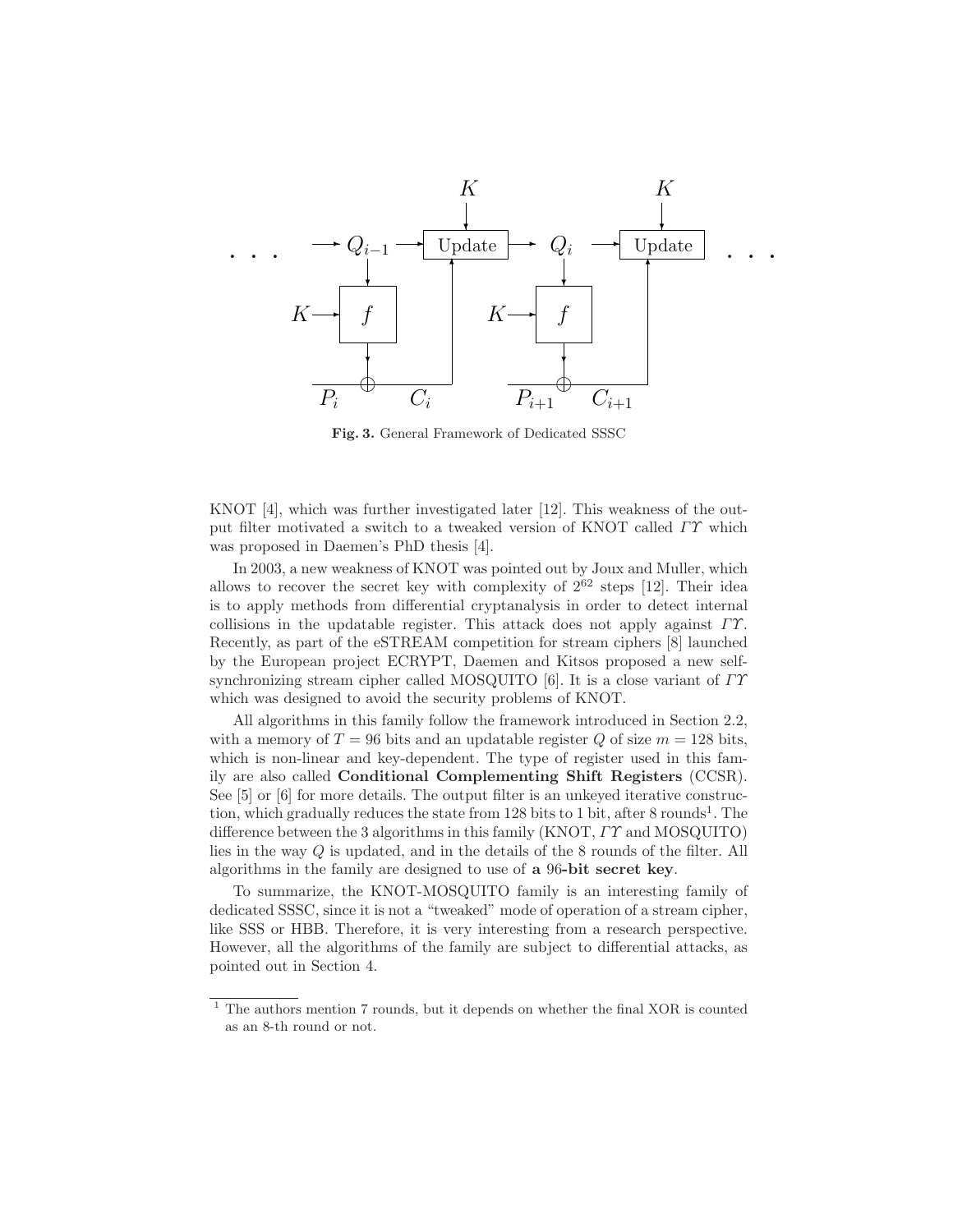### 2.4 SSS

SSS (Self-Synchronizing Sober) is a new dedicated SSSC, submitted to the eS-TREAM competition [19] by Rose et al. It belongs to the SOBER family of stream ciphers [11]. This family uses Linear Feedback Shift Registers (LFSR) operating in  $GF(2^n)$  with  $n = 8, 16$  or 32. An output filter is applied to some cells from the LFSR, in order to extract a pseudo-random output. This generally relies on n-bit instructions as well, in order to obtain a software-efficient design. Additional functionalities (like authenticated encryption or self-synchronization) have been suggested in tweaked versions of the SOBER family. The general idea is to add an auxiliary input in the LFSR to introduce either the plaintext (for the integrity mode) or the ciphertext (for the self-synchronizing mode).

While few cryptanalysis results are known against the algorithms from the SOBER family in encryption mode, it is well known that tweaking a stream cipher in order to add integrity or self-synchronization completely modifies the cryptanalysis scenario [16]. Indeed, an attacker potentially gains the ability to control the content of the LFSR. A devastating attack against the integrity mode of SOBER-128 was described in 2004 by Watanabe et al. [24].

SSS was also broken by Daemen, Lano and Preneel, shortly after its publication [7]. They described a chosen ciphertext attack which allows to retrieve a key-dependent secret table. According to the designers of SSS, such attacks fall outside the threat model, but Daemen et al. argued that chosen ciphertext attacks are practical and that they are the standard way to evaluate SSSC.

### 2.5 HBB

HBB (Hiji-bij-bij) is a software-oriented stream cipher, proposed in 2003 by Sarkar [20]. It is a new construction, where the usual LFSRs have been replaced by cellular automata. In addition, an output filter operating on a 128-bit output is used. This filter has some similarities with a block cipher design (use of Sboxes and linear diffusion layers). The Basic (B) mode of operation of HBB is a traditional stream cipher, for which some attacks faster than brute-force have been published in 2005 [13, 15].

In addition, a Self-Synchronizing (SS) mode of operation for HBB was also proposed by Sarkar. It is based on a slight modification of the cipher, where the cellular automata is filled with ciphertext bits, instead of being evaluating autonomously. While the primitives are unchanged, this modification completely changes the cryptanalysis scenario. Joux and Muller showed a devastating keyrecovery attack against this SS mode, which requires only  $2^{12}$  bits of chosen ciphertext [13]. Basically, they exploited the weak differential properties of the output filter.

### 2.6 Other proposals

Another proposition of dedicated SSSC was made by Arnault and Berger [2], as part of their work on Feedback with Carry Shift Registers (FCSR). Their proposal was later broken [25] using a chosen ciphertext attack.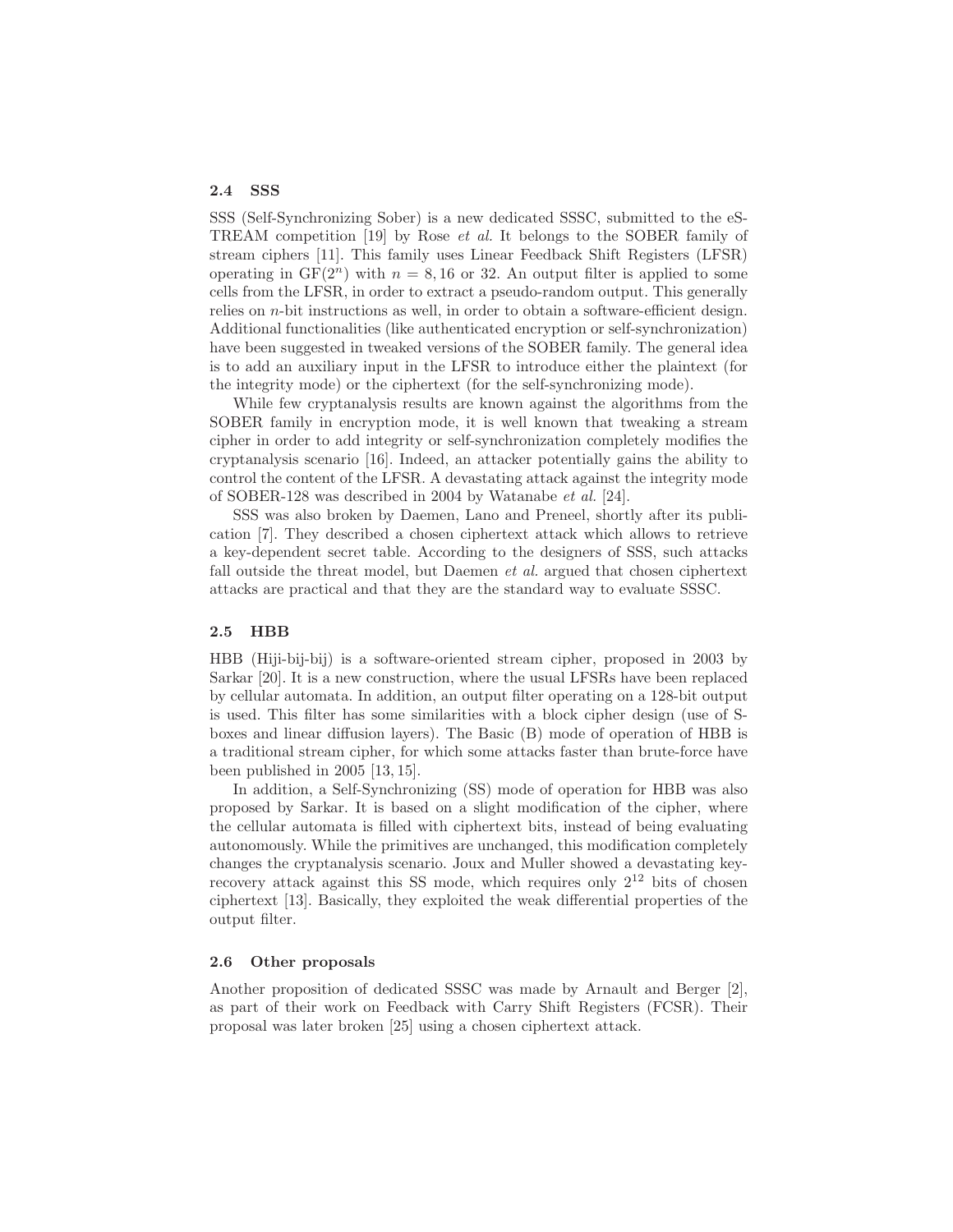Like for SSS and HBB, it appears that building a SSSC by tweaking a conventional stream cipher is not a good idea. Many devastating attacks have been published : as soon as one considers chosen ciphertext attacks, the cryptanalyst no longer looks at the SSSC as a stream cipher, but instead he analyzes the G function directly (see Section 2.2). The properties of  $G$  can be considered under chosen input attacks : either differential properties are used (case of HBB or KNOT) or the possibility to guess and identify individually some portions of the key (case of SSS).

### 3 The Cryptanalysis Framework against SSSC

#### 3.1 Chosen Ciphertext Attacks against SSSC

We first observe that the "natural way" to cryptanalyze a SSSC is by considering chosen ciphertext attacks. This is natural from a theoretical point of view, but also from a practical point of view, as already pointed out by Daemen et al. [7].

Theoretically, we are comparing dedicated SSSC with block ciphers in CFB mode. Block ciphers are built to resist both chosen plaintext and chosen ciphertext attacks, so it would be unfair to compare two algorithms that do not take into account the same attack scenarios. In addition, the existence of chosen ciphertext attacks generally reveals design weaknesses that could later be extend to much more realistic scenarios.

Moreover, there are still some scenarios where an attacker could have access to a decryption oracle. This is not necessarily much more difficult than accessing an encryption oracle. For instance, one could consider an active attacker that modifies the communication channel (in order to obtain the ciphertext he wants) and then observes the result of the decryption.

#### 3.2 Chosen Plaintext Attacks against SSSC

In some attack scenarios against SSSC, chosen ciphertext attacks can even be turned into chosen plaintext attacks. Assume that the attacker needs to obtain a chosen ciphertext sequence equal to  $(C_1, \ldots, C_i)$  in order to attack a SSSC. He can achieve it with chosen plaintext only, assuming an adaptive chosen plaintext attack.

In such a scenario, we assume that the attacker can reset the encryption algorithm to its initial state, at any point<sup>2</sup>. Then, he tries both value of the bit  $P_1$  and resets the algorithm if the value of  $C_1$  is not what he wants. Then, the process is repeated as long as necessary. On average, this requires about  $i/2$ resets, where i is the length of the needed ciphertext sequence,  $(C_1, \ldots, C_i)$ .

This gives an example of a classical scenario, where there exists a bridge between chosen plaintext and chosen ciphertext attacks against SSSC. In the following, we focus on chosen ciphertext attacks.

<sup>&</sup>lt;sup>2</sup> If he has access to several copies of the algorithm using the same key, a similar attack applies. The idea is to throw away a copy of the algorithm and use a new copy, instead of doing the reset.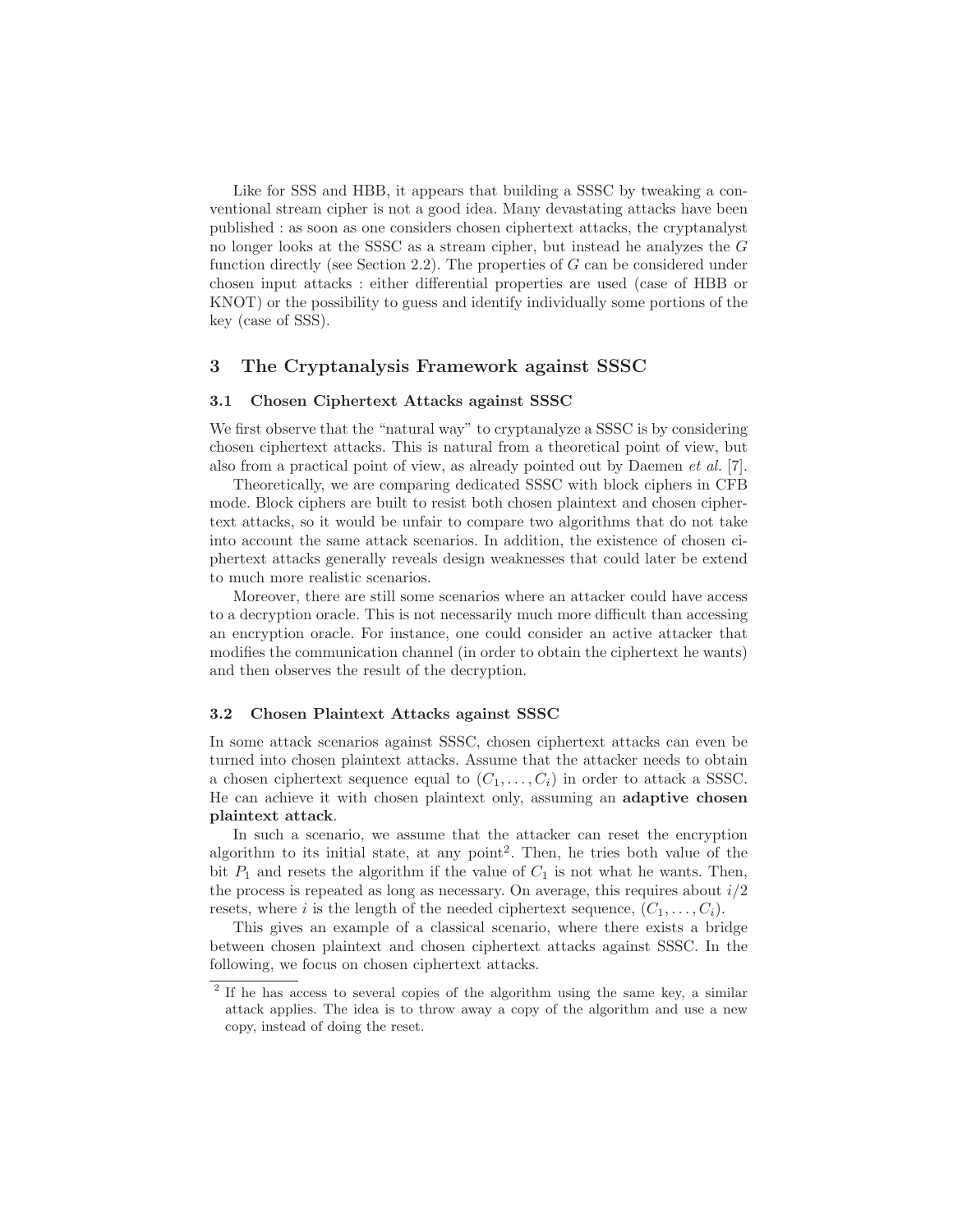### 4 Differential Attacks against MOSQUITO

### 4.1 A short overview of the design

Describing in details the MOSQUITO stream cipher is a long task, since a large number of equations should be stated. We invite the reader to check the details in the original specification [6]. Here, we only give a short overview of the design.

#### The register Q

As mentioned in Section 2.3, MOSQUITO uses a non-linear shift register as the updatable part  $: Q$  has a length of 128 bits. Its content is noted in the later as  $(x_1, \ldots, x_{128})$ . At time i, the content of Q is updated by introducing the i-th ciphertext bit, and also the secret key. More precisely, each bit  $x_i$  is updated by applying a simple boolean function  $h_j : \{0,1\}^4 \longrightarrow \{0,1\}$ , whose inputs are chosen among  $(x_1, \ldots, x_{i-1})$ , the key bits, and the introduced ciphertext bit.

One can observe that the propagation goes always in the direction of increasing indexes. This guarantess that the influence of "old" ciphertext bits eventually vanishes, which makes the resynchronization possible.

Actually, one could also express directly the content of register  $Q$  at time  $i$ has a function of the last 96 ciphertext bits and the key. However, this would lead to a very complicated expression. It is much clearer to describe Q by the update equations (*i.e.* the  $h_i$ ). See [6] for the expression of all these equations.

### The output filter f

After the update of register  $Q$ , the  $(i + 1)$ -th ciphertext bit is obtained by XORing the  $(i + 1)$ -th plaintext bit to the output of the filter f. This filter is a fixed, unkeyed transform applied to the state of the register Q. Therefore it is a boolean function from 128 bits to 1 bits.

In order to be computed efficiently,  $f$  can be written as the composition of 8 simple transforms (also called rounds) applied to internal states of decreasing size. For instance, the first round, noted  $\varphi_1$ , is applied to the content of Q (*i.e.* 128 bits), but its output size is only 53 bits. Therefore  $\varphi_1$  is a transform from  $\{0,1\}^{128}$  to  $\{0,1\}^{53}$ . After the 8 rounds, the final output is simply one bit. Like for the update of the register  $Q$ , each round can be represented by a small set of boolean functions from 4 bits to 1 bit. The reader should refer to [6] for the expression of all these equations.

#### 4.2 Overview of the new attack

Our attack is similar to a differential cryptanalysis of a block cipher : we find differential characteristics for both parts of the cipher<sup>3</sup>:

<sup>&</sup>lt;sup>3</sup> Regarding the mathematical tools, there are also relations with linear cryptanalysis since we are interested in small statistical deviations called bias, as it will appear later.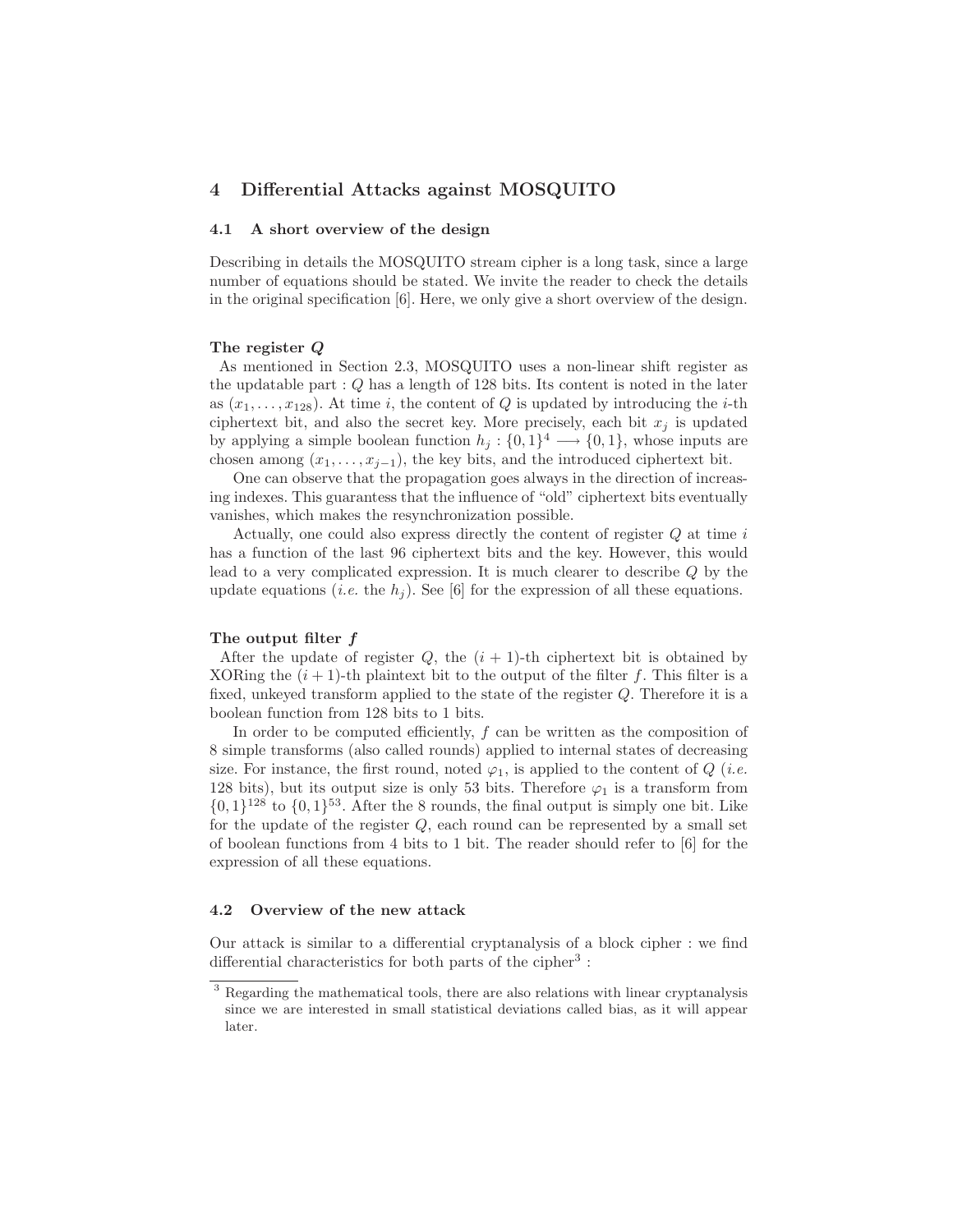$-$  First, we find a differential characteristic for the output filter f. In the case of MOSQUITO, f is an unkeyed 8-round transform. We are looking for a 128-bit difference  $\Delta$  such that

$$
f(Q_i \oplus \Delta) \oplus f(Q_i)
$$

is equal to 0 with probability  $p = 0.5 \cdot (1+\varepsilon)$  and  $|\varepsilon|$  as large as possible. In the case of KNOT, Joux and Muller [12] exploited  $\Delta = 0$  which implied that  $\varepsilon =$ 1. Such collisions on  $Q$  could be obtained from two distinct ciphertexts (*i.e.* the function G was not injective). In the newer algorithms of the family  $(T\Upsilon)$ and MOSQUITO), this attack has been countered by making  $G$  injective. Therefore, the difference  $\Delta = 0$  is not reachable, unless the ciphertexts are equal. We extend the scope of Joux-Muller's attack to non-zero differences.

– Secondly, we describe how to build two ciphertexts such that the two values of the state  $Q_i$  differ exactly by the previous difference  $\Delta$ . This step will require to guess some portion of the key. We consider  $\varepsilon^{-2}$  such pairs, in order to detect an imbalance on the outputs of the filter  $f$ .

### 4.3 Differential characteristic for f

The filter  $f$  of MOSQUITO looks like a block cipher with 8 simple rounds, applied successively. Our analysis focuses on the differential properties of the first round transform,  $\varphi_1$ . Since its output size is smaller than its input size, it is not injective. Hence, we can expect to find an input difference  $\Delta$ , such that, after the first round

$$
\varphi_1(x) = \varphi_1(x \oplus \Delta)
$$

with good probability. If such a collision occurs after applying  $\varphi_1$ , this will imply the equality of the outputs of  $f$ , since no new input is introduced in the 7 following rounds. As mentioned previously, each output bit of  $\varphi_1$  is computed using a simple boolean function, written as :

$$
\tau : (a, b, c, d) \longrightarrow a \oplus b \oplus c \cdot (d \oplus 1) \oplus 1
$$

applied to 4 among the input bits of  $\varphi_1$ , noted  $x = (x_1, \ldots, x_{128})$ . Since  $4 \cdot$  $53 = 212 < 2 \cdot 128 = 256$ , we know that at least  $256 - 212 = 44$  input bits are processed only once by the function  $\tau$ . A quick analysis shows that this observation concerns :

$$
(x_1, \ldots x_{17}), (x_{54}, \ldots, x_{60}), (x_{71}, \ldots, x_{75}), (x_{114}, \ldots, x_{128})
$$

which are all used only once in  $\varphi_1$ . Some of them are only used as 3-rd or 4th input bit of  $\tau$ , so if we flip them, the output of  $\tau$  may be unchanged. This observation concerns the set of bits :

$$
S = \{x_1, \ldots x_{17}, x_{71}, \ldots, x_{75}\}\
$$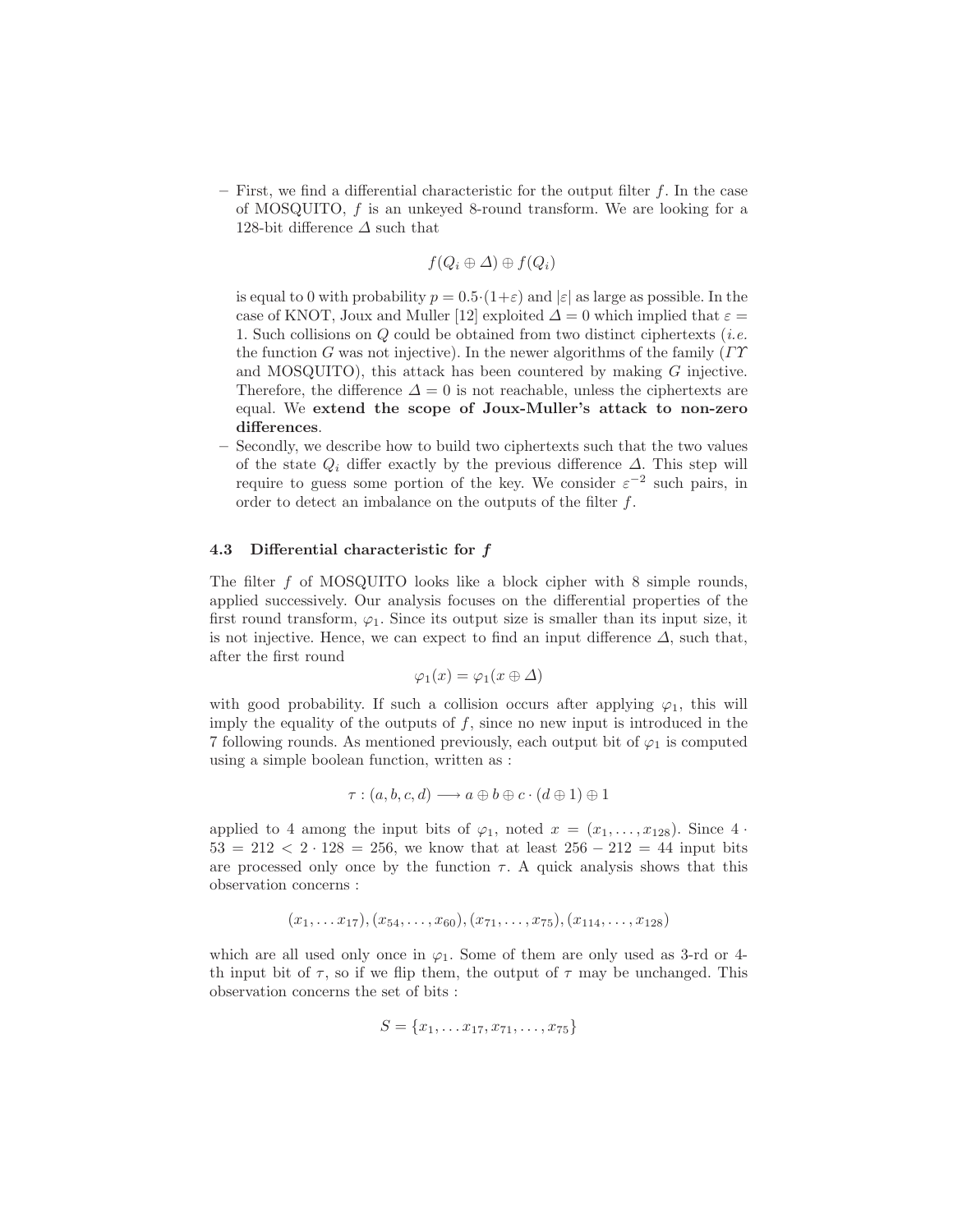If we flip exactly one bit in this set S, the output of  $\varphi_1$  is unchanged with probability 0.5. Consequently, the output of f is also unchanged with probability 0.75 (even when  $\varphi_1$  is changed, the output bit can still be the same with probability 0.5). Hence, we found differential characteristics on F with bias  $\varepsilon = 0.5$ and such that the input difference is non-zero.

### 4.4 Advanced differences

An advanced method consists in flipping two well-chosen input bits of  $\varphi_1$ . As an example, consider the output bit number 29 and 33 of  $\varphi_1$ . They can be computed by

$$
x_{81} \oplus x_{65} \oplus x_{66} \cdot (x_{48} \oplus 1) \oplus 1
$$
  

$$
x_{80} \oplus x_{66} \oplus x_{65} \cdot (x_{49} \oplus 1) \oplus 1
$$

The bits  $x_{65}$  and  $x_{66}$  are used nowhere else in  $\varphi_1$ . If an attacker flips these two bits simultaneously, there is a probability 0.25 that the output of  $\varphi_1$  is unaffected (the condition is that  $x_{48} = x_{49} = 0$ ). Hence the outputs of F are equal with probability 0.625, and we have a differential characteristic, with bias  $\varepsilon = 0.25$ and such that the input difference is still non-zero (only the bits  $x_{65}$  and  $x_{66}$ ) are flipped). There exists other strategies to flip 2 or more bits, while keeping a reasonable bias. However, the difference we have just described will turn out to be the most useful.

#### 4.5 Analysis of the updatable part

Our goal is now to build two ciphertexts sequences that map to two register states  $Q_i$  and  $Q'_i$  such that  $\Delta = Q_i \oplus Q'_i$  is one of the "useful" differences identified in the previous section. We may need to repeat this process  $\varepsilon^{-2}$  times in order to actually observe the predicted bias. Finding 2 appropriate ciphertext sequences can be done using an exhaustive search on an appropriate portion of the key.

#### 4.6 Using the difference on  $x_{17}$  only

We first describe an attack that targets the difference  $\Delta_{17}$ , which is defined as difference equal 0 on every input bit of  $f$ , except  $x_{17}$ . At first glance, one could envisage to work with the difference  $\Delta_1$  which has the same differential behavior regarding  $f$ , however, the resulting complexity of the attack would be worse, as it will appear below.

We focus on the updatable register, to obtain register states that differ from  $\Delta_{17}$  The state at time *i* is expressed as :

$$
Q_i = G(K, C_{i-1}, \dots, C_{i-96})
$$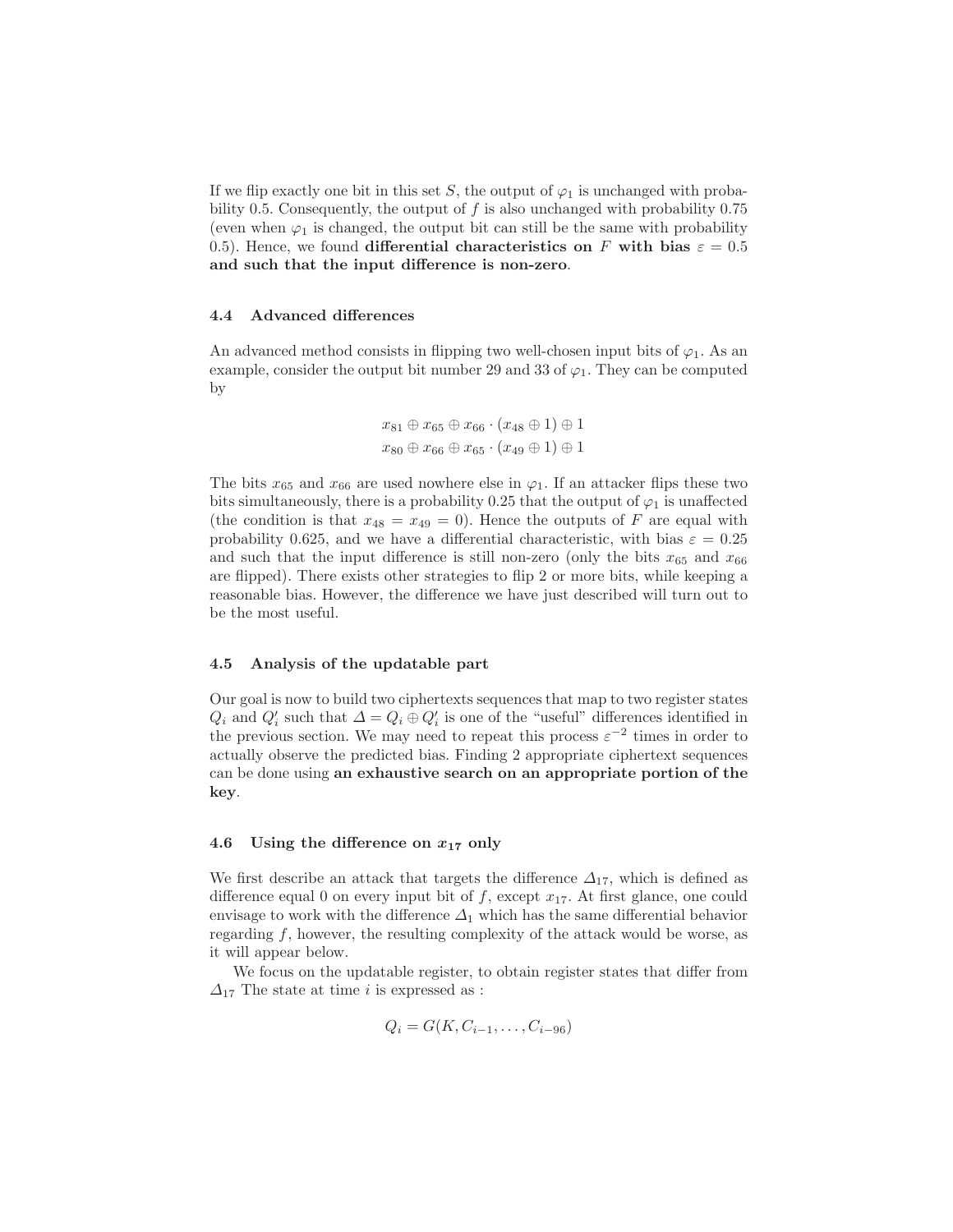We denote the key bits by  $K = (k_1, \ldots, k_{96})$ . The crucial observation, that we refer to as **observation**  $\mathcal{O}$  is that, for  $1 \le t \le 88$ , the value of bit  $x_t$  at time i depends only on the key bits  $k_1, \ldots, k_t$  and the ciphertext bits  $C_{i-1}, \ldots, C_{i-t}$ .

The basic idea of our attack is to guess only the 79 least significant bits of the key. This guess splits the register Q into a left part for which we always know the internal values (thanks to observation  $\mathcal{O}$ ) and a right part which generally remains unknown.

At any time, we can control the differential behavior on the left part. The only way we can have information about the right part is by letting the "natural" propagation from left to right in  $Q$  bring a zero-difference on the right part (resynchronization effect). We combine these ideas in the following. More precisely, our attack proceeds in three steps, represented in Figure 4 :



Fig. 4. The attack against MOSQUITO using  $\Delta_{17}$ 

- First, we guess the key bits  $k_1, \ldots, k_{79}$ . Because of the observation  $\mathcal{O}$ , we can easily determine the value of  $V = (x_1, \ldots, x_{79})$  for any introduced ciphertext.
- Secondly, we pick at random two ciphertext sequences that yield the same V, except that the bit  $x_1$  is flipped. This step is easy to achieve in practice : start from an arbitrary ciphertext sequence and compute the corresponding value of V. Then, flip bit  $x_1$  and clock 79 times backward the register  $Q$ (see Figure 3). So we find which ciphertext sequence should be introduced in order to reach this modified state.
- Introduce 16 additional ciphertext bits and clock 16 times the register. The difference will always propagate from position 1 to position 17 during these 16 clockings. But, observation  $\mathcal{O}$  guarantees that there is no difference afterward on bits  $x_1, \ldots, x_{16}$ . Moreover, we can **control the difference during these** 16 extra clockings, in order for the difference not to propagate further than position 17.

There are 2 ways to "control" the difference during these 16 extra clockings. The first method consists in specifying a differential path and writing down the boolean equations for this propagation to be satisfied. Here, about 20 such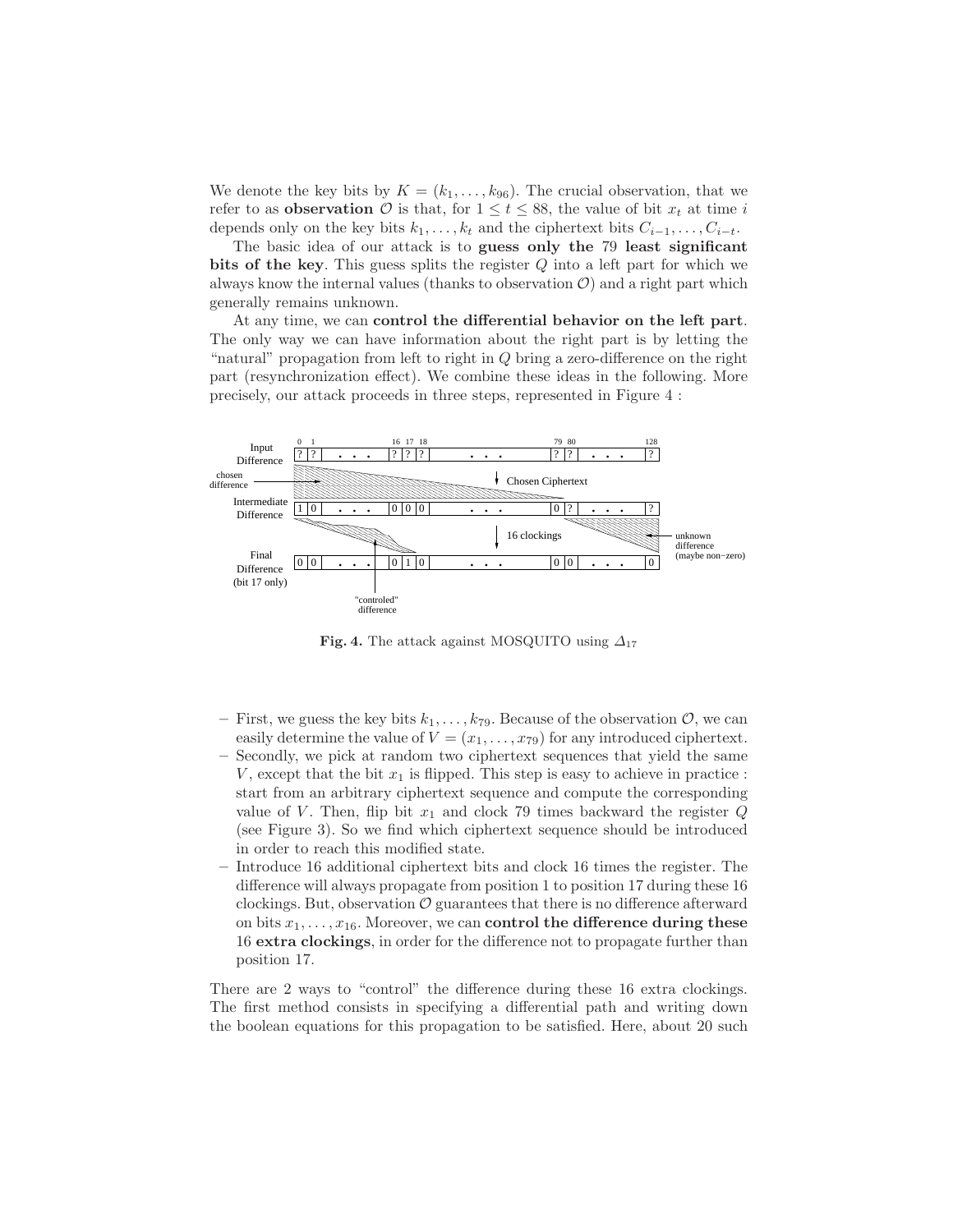conditions are needed, which remains reasonable in practice. A second method is to test random ciphertexts, until a "good" one is found. Two tricks make this idea quite efficient : First, we use "early-abort" in order to quickly eliminate the "bad" candidates. Secondly, we observe that this propagation is almost independent on our guess of key bits,  $k_{18}, \ldots, k_{79}$ , so we can tell if a ciphertext is good or not, before guessing the whole key.

Both methods have been tested on a standard PC and are very efficient. The bottleneck of this attack is the 2-nd step, where we need to repeat  $2^{79}$  the execution of 79 clockings of Q. For comparison, the basic step in an exhaustive search requires 96 clockings of Q. Overall, we need at least  $\varepsilon^{-2} = 4$  such plaintext pairs, in order to detect the predicted bias. So we estimate the complexity to about  $2^{81}$  steps (compared to  $2^{96}$  for an exhaustive search).

#### 4.7 Using the difference on  $x_{65}$  and  $x_{66}$

The idea of this attack is essentially the same as the previous one, except that we guess only 66 key bits. Therefore, we can predict only the state of bit number 1 to 66 of the state  $Q_i$ . Then, we use 64 extra clockings and we hope to control the difference, during these advances in order to obtain finally a difference on cells number 65 and 66 only.

The approach based on specifying a differential path and writing the corresponding boolean conditions seems very painful. Therefore, we adopted a purely statistical approach : we tested random ciphertext sequences and used "earlyabort" : as soon as the difference starts to spread to several bits, we discard the tested value.

Our implementation is very efficient and, for a given key guess, finds instantly two satisfying ciphertext sequences, i.e. such that the final difference is only located on the bits 65 and 66 of the state of Q. This needs to be repeated about  $\varepsilon^{-2}$  times, so the complexity of our attack is about

 $2^{66} \times 4^2 = 2^{70}$ 

steps, compared to  $2^{96}$  steps for an exhaustive search.

#### 4.8 Some comments

There are several interesting comments to make about these two attacks. First the specific tricks needed to control the difference by specifying some set of sufficient boolean conditions are related to the techniques developed against hash functions like MD5 or SHA-1 by Wang *et al.* [21–23]. There could be further improvements to the cryptanalysis of the KNOT-MOSQUITO family, by looking in that area of research.

Secondly, our attacks also applies against  $\Gamma \Upsilon$ , since the underlying primitives (register  $Q$  and filter f) are the same. Concerning KNOT, there are slight differences in the primitives, but a similar attack should also apply. However the result by Joux and Muller, exploiting internal collisions for  $Q_i$  are slightly more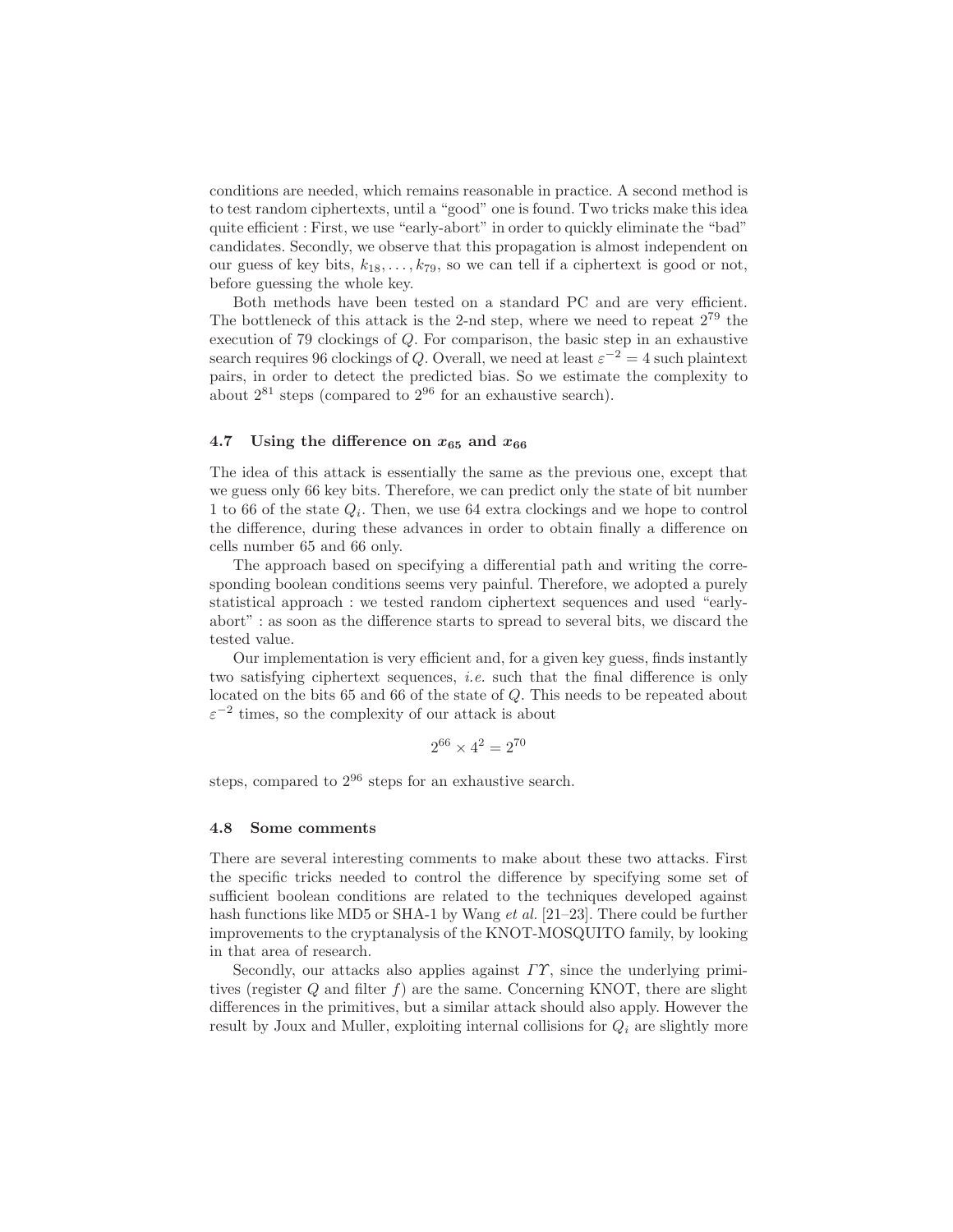efficient [12]. Actually, our attack can be viewed a generalization of this previous result.

We used 4 pairs of ciphertext sequences in Section 4.6 and 8 pairs of ciphertexts in Section 4.7. These are optimistic figures. It is well known that a small security margin is generally needed above  $\varepsilon^{-2}$  to actually detect a bias  $\varepsilon$ , with a small false alarm probability. It is not necessary that this probability is  $2^{-96}$ here. Indeed, we have already guessed a large portion of the key, so 20 or 30 ciphertext pairs should probably be sufficient. Application of statistical tools is needed to evaluate exactly how many ciphertexts are needed.

Finally, an important point is that the data complexity of our attacks is very limited since we build the ciphertext sequences in an off-line computation (described in Section 4.6 and Section 4.7). The data complexity is roughly of  $4 \times 96 \times 2 \simeq 2^{10}$  ciphertext bits in the first attack and  $8 \times 96 \times 2 \simeq 2^{11}$  for the second attack.

# 5 Conclusion

All the dedicated Self-Synchronizing Stream Ciphers (SSSC) of the KNOT-MOSQUITO family are subject to differential chosen ciphertext attacks. Our results, combined with previous results on HBB, KNOT and SSS show that it is extremely difficult to design a SSSC resistant against chosen-ciphertext attacks.

Some designers argued [19] that chosen ciphertext attacks should fall outside the security model for SSSC. However, they are taken into account in block cipher-based constructions, and could be more realistic than expected. Even the authors of MOSQUITO [6] stressed out that dedicated SSSC should resist chosen ciphertext attacks.

Since no dedicated SSSC still stands, we believe that block-cipher-based constructions should now be favored if one needs a self-synchronizing algorithm, for practical purpose. An interesting direction would also be to see how much one can "lighten" an existing block cipher (AES for instance), in order to obtain a SSSC faster than the CFB (or OCFB) mode [1, 9].

# References

- 1. A. Alkassar, A. Geraldy, B. Pfitzmann, and A.-R. Sadeghi. Optimized Self-Synchronizing Mode of Operation. In M. Matsui, editor, Fast Software Encryption  $-2001$ , volume 2355 of Lectures Notes in Computer Science, pages 78–91. Springer, 2002.
- 2. F. Arnault and T. Berger. A new class of stream ciphers combining LFSR and FCSR architectures. In A. Menezes and P. Sarkar, editors, Progress in Cryptology – INDOCRYPT'02, volume 2551 of Lectures Notes in Computer Science, pages 22–33. Springer, 2002.
- 3. S. Babbage. Stream Ciphers: What Does the Industry Want ? In State of the Art of Stream Ciphers workshop (SASC'04), 2004.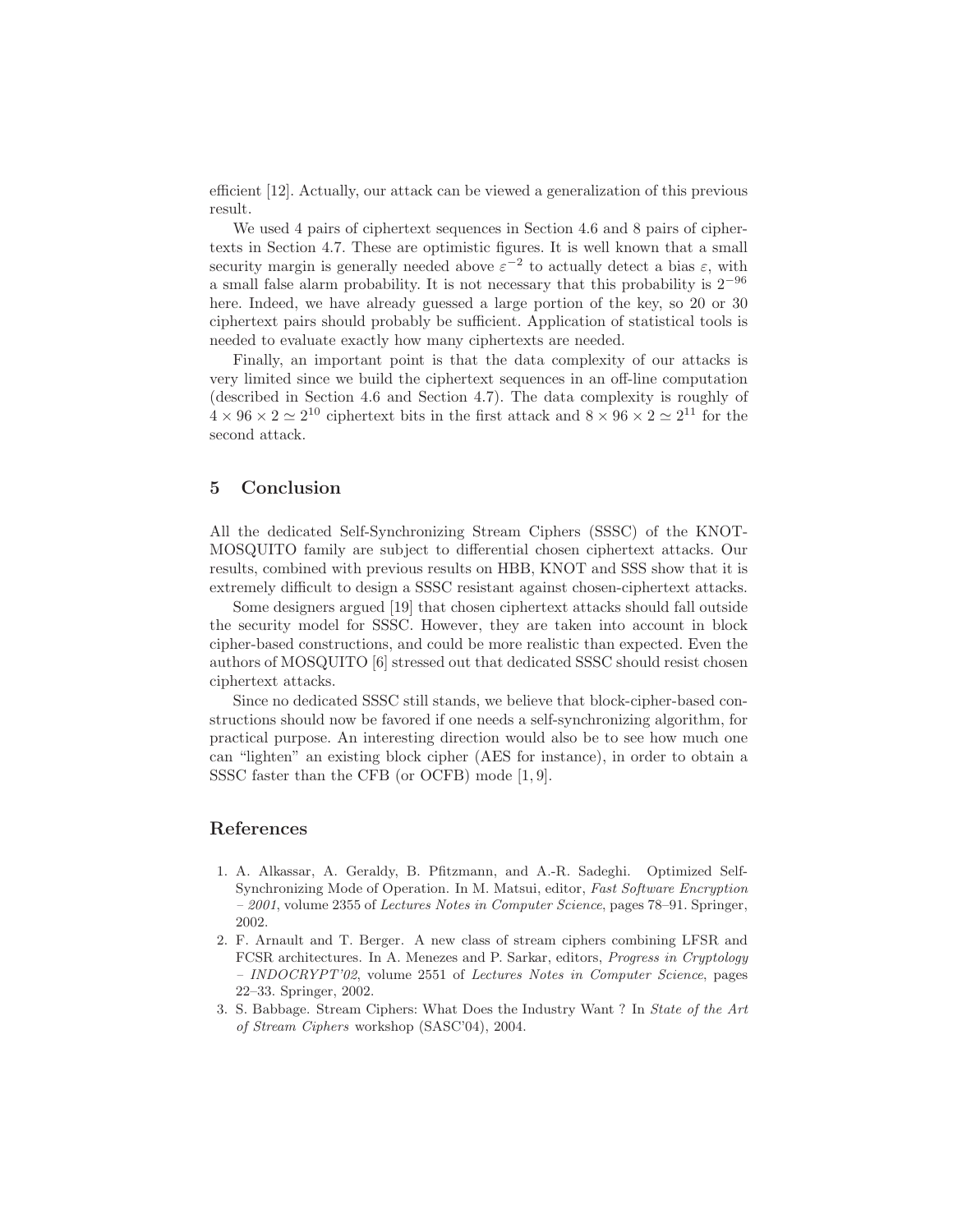| Type of Attack                                                                                | Target                             | Complexity                  | Data                                 |
|-----------------------------------------------------------------------------------------------|------------------------------------|-----------------------------|--------------------------------------|
| Distinguisher [4]<br>Key Recovery [12]<br>Key Recovery [12]                                   | KNOT<br><b>KNOT</b><br><b>KNOT</b> | $2^{18}$<br>269<br>$2^{62}$ | $2^{18}$<br>$2^{36.6}$<br>$2^{38.6}$ |
| Key Recovery [7]                                                                              | SSS                                | 10 seconds 10 kBytes        |                                      |
| Key Recovery [13]                                                                             | HBB                                | $2^{12}$                    | $2^{12}$                             |
| Key Recovery (this paper) MOSQUITO<br>Key Recovery (this paper) MOSQUITO<br>Exhaustive Search | MOSQUITO                           | $2^{81}$<br>270<br>296      | $2^{10}$<br>$2^{11}$<br>96 bits      |

Table 1. Summary of cryptanalysis results against some SSSC

- 4. J. Daemen. Cipher and Hash Function Design. Strategies based on Linear and Differential Cryptanalysis. PhD thesis, Katholieke Universiteit Leuven, march 1995. Chapter 9.
- 5. J. Daemen, R. Govaerts, and J. Vandewalle. A Practical Approach to the Design of High Speed Self-Synchronizing Stream Ciphers. In Singapore ICCS/ISITA '92, pages 279–283. IEEE, 1992.
- 6. J. Daemen and P. Kitsos. Submission to ECRYPT call for stream ciphers: the self-synchronizing stream cipher Mosquito. eSTREAM, ECRYPT Stream Cipher Project, Report 2005/018, 2005. http://www.ecrypt.eu.org/stream.
- 7. J. Daemen, J. Lano, and B. Preneel. Chosen Ciphertext Attack on SSS. eSTREAM, ECRYPT Stream Cipher Project, Report 2005/044, 2005. http://www.ecrypt.eu.org/stream.
- 8. eSTREAM The ECRYPT Stream Cipher Project http://www.ecrypt.eu.org/stream/.
- 9. FIPS PUB 81. DES Modes of Operation, 1980.
- 10. P-A. Fouque, G. Martinet, and G. Poupard. Practical Symmetric On-Line Encryption. In T. Johansson, editor, Fast Software Encryption – 2003, volume 2887 of Lectures Notes in Computer Science, pages 362–375. Springer, 2003.
- 11. P. Hawkes and G. Rose. Primitive Specification and Supporting Documentation for SOBER-t32. In First Open NESSIE Workshop, 2000. Submission to NESSIE.
- 12. A. Joux and F. Muller. Loosening the KNOT. In T. Johansson, editor, Fast Software Encryption – 2003, volume 2887 of Lectures Notes in Computer Science, pages 87–99. Springer, 2003.
- 13. A. Joux and F. Muller. Two Attacks Against the HBB Stream Cipher. In H. Gilbert and H. Handschuh, editors, Fast Software Encryption – 2005, volume 3557 of Lectures Notes in Computer Science, pages 330–341. Springer, 2005.
- 14. U. Maurer. New Approaches to the Design of Self-Synchronizing Stream Ciphers. In D.W. Davies, editor, Advances in Cryptology – Eurocrypt'91, volume 547 of Lectures Notes in Computer Science, pages 458–471. Springer, 1991.
- 15. J. Mitra. A Near-Practical Attack against B mode of HBB. In Advances in Cryptology - Asiacrypt'05, 2005. To appear.